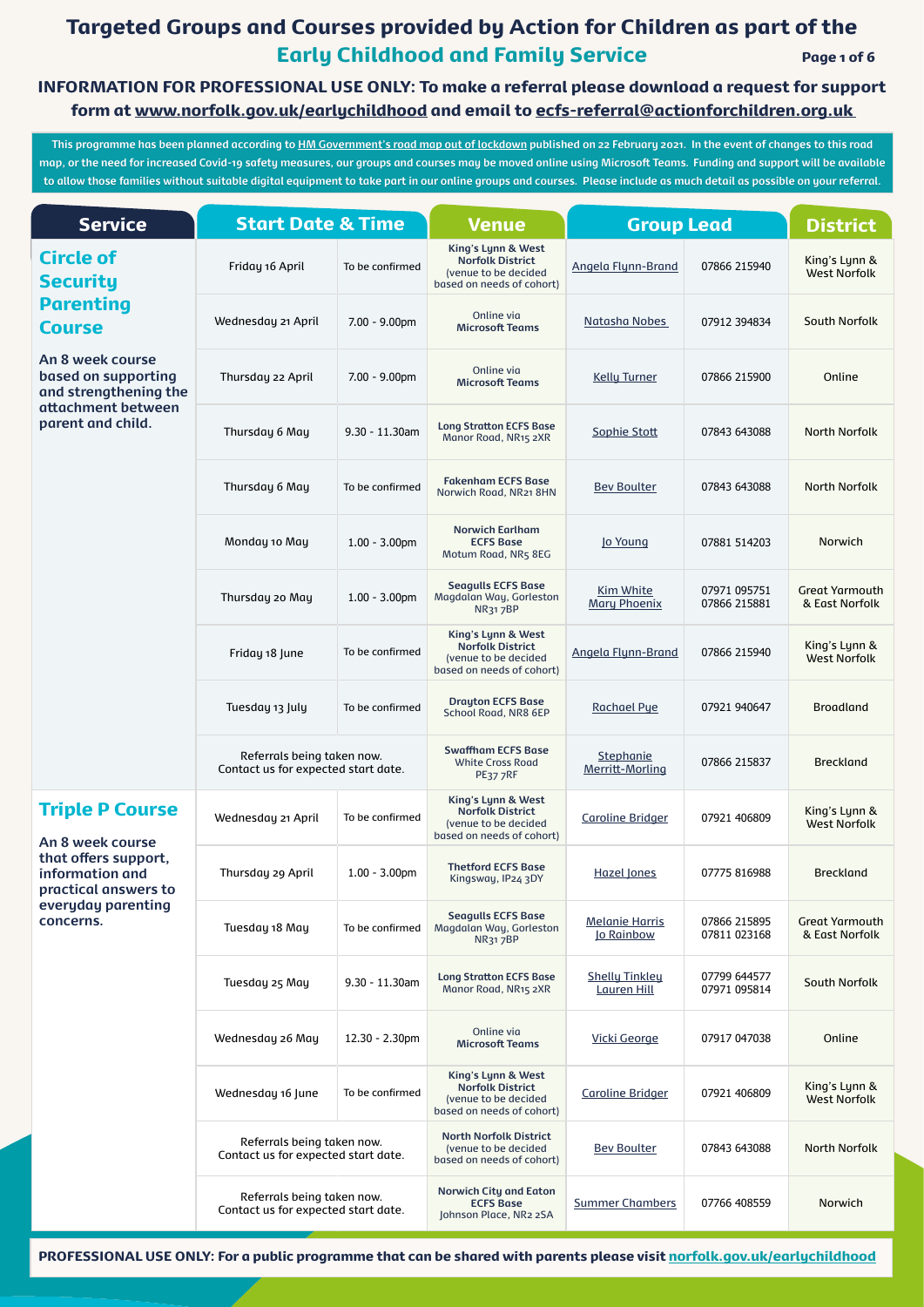# Targeted Groups and Courses provided by Action for Children as part of the Early Childhood and Family Service Page 2 of 6

PROFESSIONAL USE ONLY: For a public programme that can be shared with parents please visit [norfolk.gov.uk/earlychildhood](http://norfolk.gov.uk/earlychildhood)

| <b>Service</b>                                                                        | <b>Start Date &amp; Time</b>                                                                                                                                                                                                                                                                                                                                                                                                                                                                                                                  |                      | Venue                                                                                              | <b>Group Lead</b>                             |                              | <b>District</b>                         |
|---------------------------------------------------------------------------------------|-----------------------------------------------------------------------------------------------------------------------------------------------------------------------------------------------------------------------------------------------------------------------------------------------------------------------------------------------------------------------------------------------------------------------------------------------------------------------------------------------------------------------------------------------|----------------------|----------------------------------------------------------------------------------------------------|-----------------------------------------------|------------------------------|-----------------------------------------|
| <b>Understanding</b><br><b>Your Child:</b>                                            | Monday 12 April                                                                                                                                                                                                                                                                                                                                                                                                                                                                                                                               | 12.30 - 2.30pm       | <b>Fakenham ECFS Base</b><br>Norwich Road, NR21 8HN                                                | <b>Wendy Forge</b>                            | 07809 595239                 | <b>North Norfolk</b>                    |
| <b>The Solihull</b><br><b>Approach</b>                                                | Tuesday 13 April                                                                                                                                                                                                                                                                                                                                                                                                                                                                                                                              | To be confirmed      | Online via<br><b>Microsoft Teams</b>                                                               | <b>Michael Dolling</b>                        | 07971 303891                 | Online                                  |
| <b>Parenting</b><br><b>Course</b>                                                     | Tuesday 13 April                                                                                                                                                                                                                                                                                                                                                                                                                                                                                                                              | 10.00 - 11.30am      | <b>Thetford ECFS Base</b><br>Kingsway, IP24 3DY                                                    | <b>Martin Laneuville</b>                      | 07971 094962                 | <b>Breckland</b>                        |
| A 10 week course to<br>help parents learn<br>more about their<br>child's development  | Monday 19 April                                                                                                                                                                                                                                                                                                                                                                                                                                                                                                                               | To be confirmed      | King's Lynn & West<br><b>Norfolk District</b><br>(venue to be decided<br>based on needs of cohort) | <b>Iane Frusher</b>                           | 07525 733920                 | King's Lynn &<br><b>West Norfolk</b>    |
| and behaviour.                                                                        | Tuesday 20 April                                                                                                                                                                                                                                                                                                                                                                                                                                                                                                                              | $9.30 - 11.30$ am    | <b>Norwich CFM ECFS Base</b><br>Hunter Road, NR3 3PY                                               | Nicole Bartram                                | 07872 675155                 | <b>Norwich</b>                          |
|                                                                                       | Wednesday 5 May                                                                                                                                                                                                                                                                                                                                                                                                                                                                                                                               | $7.00 - 9.00$ pm     | Online via<br><b>Microsoft Teams</b>                                                               | <b>Vicki George</b>                           | 07917 047038                 | Online                                  |
|                                                                                       | Tuesday 15 June                                                                                                                                                                                                                                                                                                                                                                                                                                                                                                                               | To be confirmed      | <b>Downham Market</b><br><b>ECFS Base</b><br>Snape Lane, PE38 9JE                                  | Jane Frusher                                  | 07525 733920                 | King's Lynn &<br><b>West Norfolk</b>    |
|                                                                                       | Referrals being taken now.<br>Contact us for expected start date.                                                                                                                                                                                                                                                                                                                                                                                                                                                                             |                      | <b>Norwich City and Eaton</b><br><b>ECFS Base</b><br>Johnson Place, NR2 2SA                        | <b>Gemma Howes</b>                            | 07976 073486                 | <b>Norwich</b>                          |
| <b>Dads Matter</b><br><b>Parenting</b><br><b>Course</b>                               | Referrals being taken now.<br>Contact us for expected start date.                                                                                                                                                                                                                                                                                                                                                                                                                                                                             |                      | <b>Seagulls ECFS Base</b><br>Magdalan Way, Gorleston<br><b>NR317BP</b>                             | <b>Ross Wacey</b>                             | 07866 215874                 | <b>Great Yarmouth</b><br>& East Norfolk |
| <b>Freedom Course</b><br>A 10 week course                                             | Wednesday 14 April                                                                                                                                                                                                                                                                                                                                                                                                                                                                                                                            | 10.00am -<br>12.00pm | Online via<br><b>Microsoft Teams</b>                                                               | <b>Amy Silva</b><br>Laura Hammond             | 07822 810822<br>07787 124217 | <b>South Norfolk</b>                    |
| for women who<br>would like to look at<br>healthy relationships<br>and to have a safe | Wednesday 21 April                                                                                                                                                                                                                                                                                                                                                                                                                                                                                                                            | $9.30 - 11.30$ am    | <b>Norwich City and Eaton</b><br><b>ECFS Base</b><br>Johnson Place, NR2 2SA                        | <b>Rachel Wooltorton</b>                      | 07976 073455                 | Norwich                                 |
| environment to<br>be able to discuss<br>and understand<br>previous and current        | Monday 10 May                                                                                                                                                                                                                                                                                                                                                                                                                                                                                                                                 | To be confirmed      | King's Lynn & West<br><b>Norfolk District</b><br>(venue to be decided<br>based on needs of cohort) | Louise Ramsay                                 | 07971 094723                 | King's Lynn &<br><b>West Norfolk</b>    |
| relationships.<br>* King's Lynn & West                                                | Monday 21 June                                                                                                                                                                                                                                                                                                                                                                                                                                                                                                                                | To be confirmed      | <b>Seagulls ECFS Base</b><br>Magdalan Way, Gorleston<br><b>NR317BP</b>                             | <b>Becky Goffin</b><br><b>Courtney Sutton</b> | 07866 215889<br>07971 095629 | <b>Great Yarmouth</b><br>& East Norfolk |
| Norfolk will run<br><b>Pandora Project</b><br><b>Open The Box course</b>              | Tuesday 6 July                                                                                                                                                                                                                                                                                                                                                                                                                                                                                                                                | 12.30 - 2.30pm       | <b>Drayton ECFS Base</b><br><b>School Road, NR8 6EP</b>                                            | <b>Caroline Denny</b>                         | 07717 587433                 | <b>Broadland</b>                        |
|                                                                                       | Monday 15 July                                                                                                                                                                                                                                                                                                                                                                                                                                                                                                                                | To be confirmed      | <b>Downham Market</b><br><b>ECFS Base</b><br>Snape Lane, PE38 9JE                                  | Louise Ramsay                                 | 07971 094723                 | King's Lynn &<br><b>West Norfolk</b>    |
| <b>Video</b><br><b>Interaction</b><br><b>Guidance (VIG)</b>                           | Video Interaction Guidance is an intervention where the parent or carer is guided to reflect on video clips of their<br>own successful interactions with their child. The process begins by helping the family to negotiate their own goals<br>(a helping question). Asking them what is is they want to change helps to ensure they are engaged in the process.<br>Adult/child interactions are then filmed and edited to produce a short film of what is working well.<br>For more information email ECFS-families@actionforchildren.org.uk |                      |                                                                                                    |                                               |                              |                                         |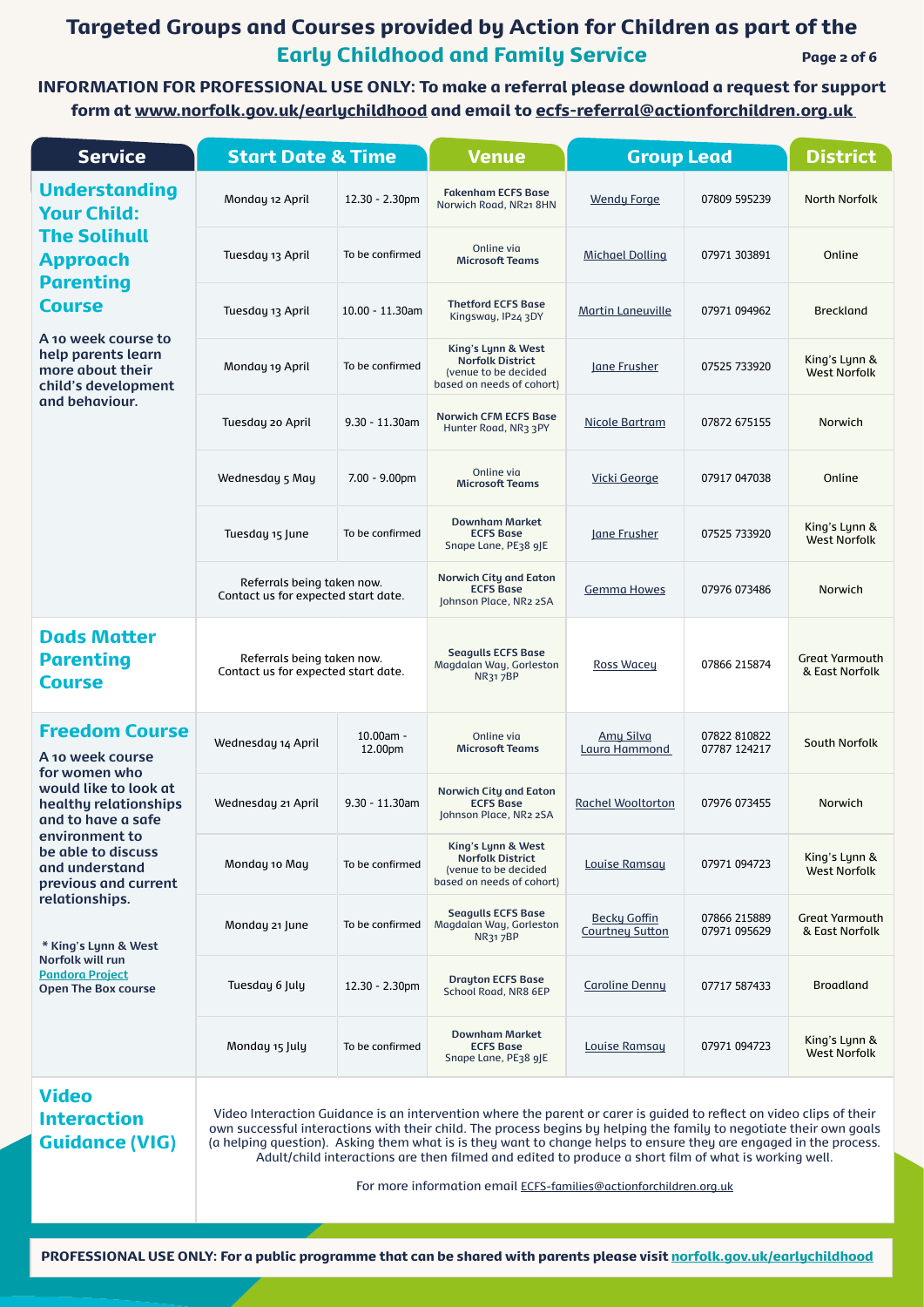# Targeted Groups and Courses provided by Action for Children as part of the Early Childhood and Family Service Page 3 of 6

INFORMATION FOR PROFESSIONAL USE ONLY: To make a referral please download a request for support form at [www.norfolk.gov.uk/earlychildhood](https://www.norfolk.gov.uk/children-and-families/early-help-and-family-support/support-for-professionals/useful-resources) and email to [ecfs-referral@actionforchildren.org.uk](mailto:ecfs-referral%40actionforchildren.org.uk%20?subject=Referral%20from%20Professional%20Programme) 

| <b>Service</b>                                                                                                                    | <b>Start Date &amp; Time</b>                                                                                                                                                                                                                                                                                                                                                                                                                                                                                                                                                                                                                                                                                                                                                                                                                                                                                                                                                                                                                                                                     | <b>Group Lead</b><br><b>Venue</b>                                                                                                   |                                                                             |                                              | <b>District</b>                         |
|-----------------------------------------------------------------------------------------------------------------------------------|--------------------------------------------------------------------------------------------------------------------------------------------------------------------------------------------------------------------------------------------------------------------------------------------------------------------------------------------------------------------------------------------------------------------------------------------------------------------------------------------------------------------------------------------------------------------------------------------------------------------------------------------------------------------------------------------------------------------------------------------------------------------------------------------------------------------------------------------------------------------------------------------------------------------------------------------------------------------------------------------------------------------------------------------------------------------------------------------------|-------------------------------------------------------------------------------------------------------------------------------------|-----------------------------------------------------------------------------|----------------------------------------------|-----------------------------------------|
| <b>Baby Massage</b><br>A 5 week course<br>introducing massage                                                                     | Referrals being taken now.<br><b>Regular start dates</b><br>according to demand.                                                                                                                                                                                                                                                                                                                                                                                                                                                                                                                                                                                                                                                                                                                                                                                                                                                                                                                                                                                                                 | <b>Swaffham ECFS Base</b><br>White Cross Road,<br>PE377RF<br><b>Thetford ECFS Base</b><br>Kingsway, IP24 3DY                        | <b>Emily Jordan</b><br>Jessica Hladkyj                                      | 07976 073473<br>07976 073470                 | <b>Breckland</b>                        |
| strokes. This can help<br>with colic, attachment<br>and can support<br>parent and baby to<br>feel more relaxed.                   | Referrals being taken now.<br><b>Regular start dates</b><br>according to demand.                                                                                                                                                                                                                                                                                                                                                                                                                                                                                                                                                                                                                                                                                                                                                                                                                                                                                                                                                                                                                 | <b>Acle ECFS Base</b><br><b>Acle Library</b><br>Bridewell Lane, NR13 3RA<br><b>Drayton ECFS Base</b><br>School Road, NR8 6EP        | <b>Alison Mahoney</b>                                                       | 07866 215911                                 | <b>Broadland</b>                        |
| <b>Small, face to face</b><br>groups or one-to-<br>one sessions if more                                                           | Referrals being taken now.<br><b>Regular start dates</b><br>according to demand.                                                                                                                                                                                                                                                                                                                                                                                                                                                                                                                                                                                                                                                                                                                                                                                                                                                                                                                                                                                                                 | <b>Seagulls ECFS Base</b><br>Magdalan Way, Gorleston<br><b>NR317BP</b>                                                              | <b>Kelly Stocker</b>                                                        | 07971 095657                                 | <b>Great Yarmouth</b><br>& East Norfolk |
| appropriate to the<br>needs of the family.<br>An online version                                                                   | Referrals being taken now.<br><b>Regular start dates</b><br>according to demand.                                                                                                                                                                                                                                                                                                                                                                                                                                                                                                                                                                                                                                                                                                                                                                                                                                                                                                                                                                                                                 | King's Lynn & West<br><b>Norfolk District</b><br>(venue to be decided<br>based on needs of cohort)                                  | <b>Louise Whitehead</b>                                                     | 07718 113944                                 | King's Lynn &<br><b>West Norfolk</b>    |
| via Microsoft Teams<br>is available for<br>open access. No<br>referral is necessary.                                              | Referrals being taken now.<br><b>Regular start dates</b><br>according to demand.                                                                                                                                                                                                                                                                                                                                                                                                                                                                                                                                                                                                                                                                                                                                                                                                                                                                                                                                                                                                                 | <b>Fakenham ECFS Base</b><br>Norwich Road, NR21 8HN<br><b>North Walsham ECFS Base</b><br>Manor Road, NR28 9HG                       | Julie George<br><b>Becky Gill</b>                                           | 07971 095181<br>07866 215949                 | <b>North Norfolk</b>                    |
| <b>Families can book</b><br>on themselves at<br>www.tinyurl.com/<br><b>ECFSevents</b>                                             | Referrals being taken now.<br><b>Regular start dates</b><br>according to demand.                                                                                                                                                                                                                                                                                                                                                                                                                                                                                                                                                                                                                                                                                                                                                                                                                                                                                                                                                                                                                 | <b>Norwich CFM ECFS Base</b><br>Hunter Road, NR3 3PY<br><b>Norwich City and Eaton</b><br><b>ECFS Base</b><br>Johnson Place, NR2 2SA | Jasmine Bacon<br><b>Kelly Fulcher</b>                                       | 07866 215847<br>07971 095254                 | Norwich                                 |
|                                                                                                                                   | Referrals being taken now.<br><b>Regular start dates</b><br>according to demand.                                                                                                                                                                                                                                                                                                                                                                                                                                                                                                                                                                                                                                                                                                                                                                                                                                                                                                                                                                                                                 | <b>Diss ECFS Base</b><br>Fitzwalter Road, IP22 4PU<br><b>Long Stratton ECFS Base</b><br>Manor Road, NR15 2XR                        | <b>Lauren Hill</b><br>Daisy Bannon-Ryder                                    | 07971 095814<br>07860 758747                 | <b>South Norfolk</b>                    |
| <b>Baby Days</b><br>A small face-to-face                                                                                          | Referrals being taken now.<br><b>Regular start dates</b><br>according to demand.                                                                                                                                                                                                                                                                                                                                                                                                                                                                                                                                                                                                                                                                                                                                                                                                                                                                                                                                                                                                                 | <b>Swaffham ECFS Base</b><br>White Cross Road, PE37 7RF<br><b>Thetford ECFS Base</b><br>Kingsway, IP24 3DY                          | <b>Alana Winstone</b>                                                       | 07976 073489                                 | <b>Breckland</b>                        |
| 6-week group for<br>parents and carers<br>with babies who are<br>not yet walking. An<br>opportunity to meet<br>local families and | Referrals being taken now.<br><b>Regular start dates</b><br>according to demand.                                                                                                                                                                                                                                                                                                                                                                                                                                                                                                                                                                                                                                                                                                                                                                                                                                                                                                                                                                                                                 | <b>Drayton ECFS Base</b><br><b>School Road, NR8 6EP</b><br><b>Acle ECFS Base</b><br><b>Acle Library</b><br>Bridewell Lane, NR13 3RA | <b>Alison Mahoney</b>                                                       | 07866 215911                                 | <b>Broadland</b>                        |
| chat to ECFS staff<br>who can offer support<br>and advice. Sessions                                                               | Referrals being taken now.<br><b>Seagulls ECFS Base</b><br><b>Regular start dates</b><br>Magdalan Way, Gorleston<br><b>NR317BP</b><br>according to demand.<br><b>Downham Market</b><br><b>ECFS Base</b><br>Referrals being taken now.<br>Snape Lane, PE38 9JE<br><b>Regular start dates</b><br><b>Nar ECFS Base</b><br>according to demand.<br>Saddlebow Road,<br>King's Lynn, PE30 5BN<br><b>Fakenham ECFS Base</b><br>Referrals being taken now.<br>Norwich Road, NR21 8HN<br><b>Regular start dates</b><br><b>North Walsham ECFS Base</b><br>according to demand.<br>Manor Road, NR28 9HG<br><b>Norwich CFM ECFS Base</b><br>Hunter Road, NR3 3PY<br><b>Norwich City and Eaton</b><br>Referrals being taken now.<br><b>ECFS Base</b><br><b>Regular start dates</b><br>Johnson Place, NR2 2SA<br>according to demand.<br><b>Norwich Earlham</b><br><b>ECFS Base</b><br>Motum Road, NR5 8EG<br><b>Diss ECFS Base</b><br>Referrals being taken now.<br>Fitzwalter Road, IP22 4PU<br><b>Regular start dates</b><br><b>Long Stratton ECFS Base</b><br>according to demand.<br>Manor Road, NR15 2XR | lo Colk                                                                                                                             | 07866 215897                                                                | <b>Great Yarmouth</b><br>& East Norfolk      |                                         |
| include baby bonding,<br>how babies learn,<br>infant feeding, sleep,<br>stories & rhymes and<br>safety.                           |                                                                                                                                                                                                                                                                                                                                                                                                                                                                                                                                                                                                                                                                                                                                                                                                                                                                                                                                                                                                                                                                                                  | Jasmine Watts                                                                                                                       | 07817 058406                                                                | King's Lynn &<br><b>West Norfolk</b>         |                                         |
| An online version<br>via Microsoft Teams<br>is available for<br>open access. No                                                   |                                                                                                                                                                                                                                                                                                                                                                                                                                                                                                                                                                                                                                                                                                                                                                                                                                                                                                                                                                                                                                                                                                  |                                                                                                                                     | Julie George<br><b>Amy Harland</b><br><b>Becky Gill</b>                     | 07971 095181<br>07976 073469<br>07866 215949 | <b>North Norfolk</b>                    |
| referral is necessary.<br><b>Families can book</b><br>on themselves at<br>www.tinyurl.com/<br><b>ECFSevents</b>                   |                                                                                                                                                                                                                                                                                                                                                                                                                                                                                                                                                                                                                                                                                                                                                                                                                                                                                                                                                                                                                                                                                                  |                                                                                                                                     | <b>Victoria Rate</b><br><b>Sarah Nuthall</b><br><b>Charlotte Richardson</b> | 07971 095256<br>07866 215872<br>07813 399053 | Norwich                                 |
|                                                                                                                                   |                                                                                                                                                                                                                                                                                                                                                                                                                                                                                                                                                                                                                                                                                                                                                                                                                                                                                                                                                                                                                                                                                                  |                                                                                                                                     | <b>Emma Taylor</b><br>Nicola Walker                                         | 07881 791191<br>07766 785454                 | <b>South Norfolk</b>                    |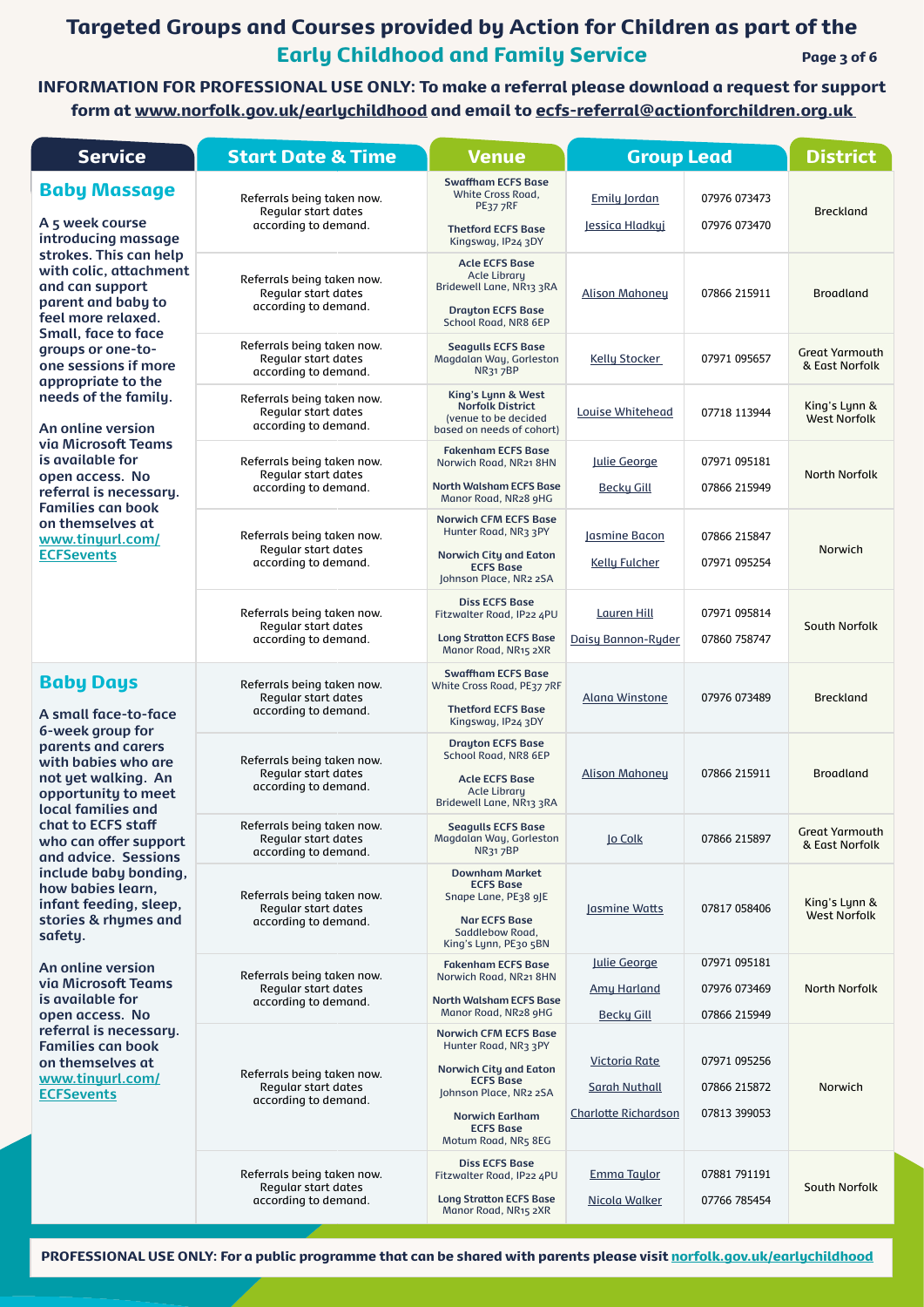# Targeted Groups and Courses provided by Action for Children as part of the Early Childhood and Family Service Page 4 of 6

INFORMATION FOR PROFESSIONAL USE ONLY: To make a referral please download a request for support form at [www.norfolk.gov.uk/earlychildhood](https://www.norfolk.gov.uk/children-and-families/early-help-and-family-support/support-for-professionals/useful-resources) and email to [ecfs-referral@actionforchildren.org.uk](mailto:ecfs-referral%40actionforchildren.org.uk%20?subject=Referral%20from%20Professional%20Programme) 

| <b>Service</b>                                                                                                        | <b>Start Date &amp; Time</b>                                                     | <b>Venue</b>                                                                                                                 | <b>Group Lead</b>                                                   |                                              | <b>District</b>                         |
|-----------------------------------------------------------------------------------------------------------------------|----------------------------------------------------------------------------------|------------------------------------------------------------------------------------------------------------------------------|---------------------------------------------------------------------|----------------------------------------------|-----------------------------------------|
| <b>Toddler Days</b><br>A small face-to-face<br>6-week stay and play                                                   | Referrals being taken now.<br>Regular start dates<br>according to demand.        | <b>Swaffham ECFS Base</b><br>White Cross Road, PE37 7RF<br><b>Thetford ECFS Base</b><br>Kingsway, IP24 3DY                   | <b>Emily Jordan</b><br><b>Alana Winstone</b>                        | 07976 073473<br>07976 073489                 | <b>Breckland</b>                        |
| group for children<br>aged o-5 years and<br>their parents/carers.<br><b>Activities include</b><br>crafts, messy play, | Referrals being taken now.<br><b>Regular start dates</b><br>according to demand. | <b>Acle ECFS Base</b><br><b>Acle Library</b><br>Bridewell Lane, NR13 3RA<br><b>Drayton ECFS Base</b><br>School Road, NR8 6EP | <b>Amy Rush</b>                                                     | 07944 519617                                 | <b>Broadland</b>                        |
| stories and rhymes.<br>An opportunity to<br>meet local families<br>and chat to ECFS staff<br>who can offer support    | Referrals being taken now.<br><b>Regular start dates</b><br>according to demand. | <b>Seagulls ECFS Base</b><br>Magdalan Way, Gorleston<br><b>NR317BP</b>                                                       | Penny Reeve                                                         | 07866 215857                                 | <b>Great Yarmouth</b><br>& East Norfolk |
| and advice.<br>An online version<br>via Microsoft Teams<br>is available for                                           | Referrals being taken now.<br><b>Regular start dates</b><br>according to demand. | <b>Downham Market</b><br><b>ECFS Base</b><br>Snape Lane, PE38 9JE<br><b>King's Lynn Area</b><br>(venue to be confirmed)      | <b>Caroline Bridger</b>                                             | 07921 406809                                 | King's Lynn &<br><b>West Norfolk</b>    |
| open access. No<br>referral is necessary.<br><b>Families can book</b><br>on themselves at<br>www.tinyurl.com/         | Referrals being taken now.<br><b>Regular start dates</b><br>according to demand. | <b>Fakenham ECFS Base</b><br>Norwich Road, NR21 8HN<br><b>North Walsham ECFS Base</b><br>Manor Road, NR28 9HG                | Julie George<br><b>Becky Gill</b>                                   | 07971 095181<br>07866 215949                 | <b>North Norfolk</b>                    |
| <b>ECFSevents</b>                                                                                                     | Referrals being taken now.<br><b>Regular start dates</b><br>according to demand. | <b>Norwich CFM ECFS Base</b><br>Hunter Road, NR3 3PY<br><b>Norwich Earlham</b><br><b>ECFS Base</b><br>Motum Road, NR5 8EG    | <b>Chloe Barrett</b><br><b>Katie Leader</b><br><b>Sarah Nuthall</b> | 07813 399054<br>07866 215860<br>07866 215872 | Norwich                                 |
|                                                                                                                       | Referrals being taken now.<br><b>Regular start dates</b><br>according to demand. | <b>Diss ECFS Base</b><br>Fitzwalter Road, IP22 4PU<br><b>Long Stratton ECFS Base</b><br>Manor Road, NR15 2XR                 | <b>Emma Taylor</b><br>Nicola Walker                                 | 07881 791191<br>07766 785454                 | <b>South Norfolk</b>                    |
| <b>Outdoor</b><br><b>Explorers</b><br>6 weeks of fun                                                                  | Referrals being taken now.<br><b>Regular start dates</b><br>according to demand. | <b>Thetford ECFS Base</b><br>Kingsway, IP24 3DY                                                                              | <b>Ting Powles</b>                                                  | 07702 637387                                 | <b>Breckland</b>                        |
| outdoor activities<br>in all weathers for<br>children aged o to<br>5 years and their<br>parents or carers.            | Referrals being taken now.<br><b>Regular start dates</b><br>according to demand. | <b>Seagulls ECFS Base</b><br>Magdalan Way, Gorleston<br><b>NR317BP</b>                                                       | <b>Emma Cooke</b>                                                   | 07971 304528                                 | <b>Great Yarmouth</b><br>& East Norfolk |
|                                                                                                                       | Referrals being taken now.<br><b>Regular start dates</b><br>according to demand. | <b>King's Lynn Area</b><br>(venue to be confirmed)                                                                           | <b>Vikki Bentley</b>                                                | 07866 182397                                 | King's Lynn &<br><b>West Norfolk</b>    |

| Referrals being taken now.<br>Regular start dates<br>according to demand. | <b>Fakenham ECFS Base</b><br>Norwich Road, NR21 8HN                                                          | Julie George         | 07971 095181 | <b>North Norfolk</b> |
|---------------------------------------------------------------------------|--------------------------------------------------------------------------------------------------------------|----------------------|--------------|----------------------|
| Referrals being taken now.<br>Regular start dates<br>according to demand. | <b>Marlpit Community</b><br>Garden<br>Marlpit Lane<br>Norwich, NR5 8XN                                       | <b>Chloe Barrett</b> | 07813 399054 | <b>Norwich</b>       |
| Referrals being taken now.<br>Regular start dates<br>according to demand. | <b>Diss ECFS Base</b><br>Fitzwalter Road, IP22 4PU<br><b>Long Stratton ECFS Base</b><br>Manor Road, NR15 2XR |                      | 01603 573160 | South Norfolk        |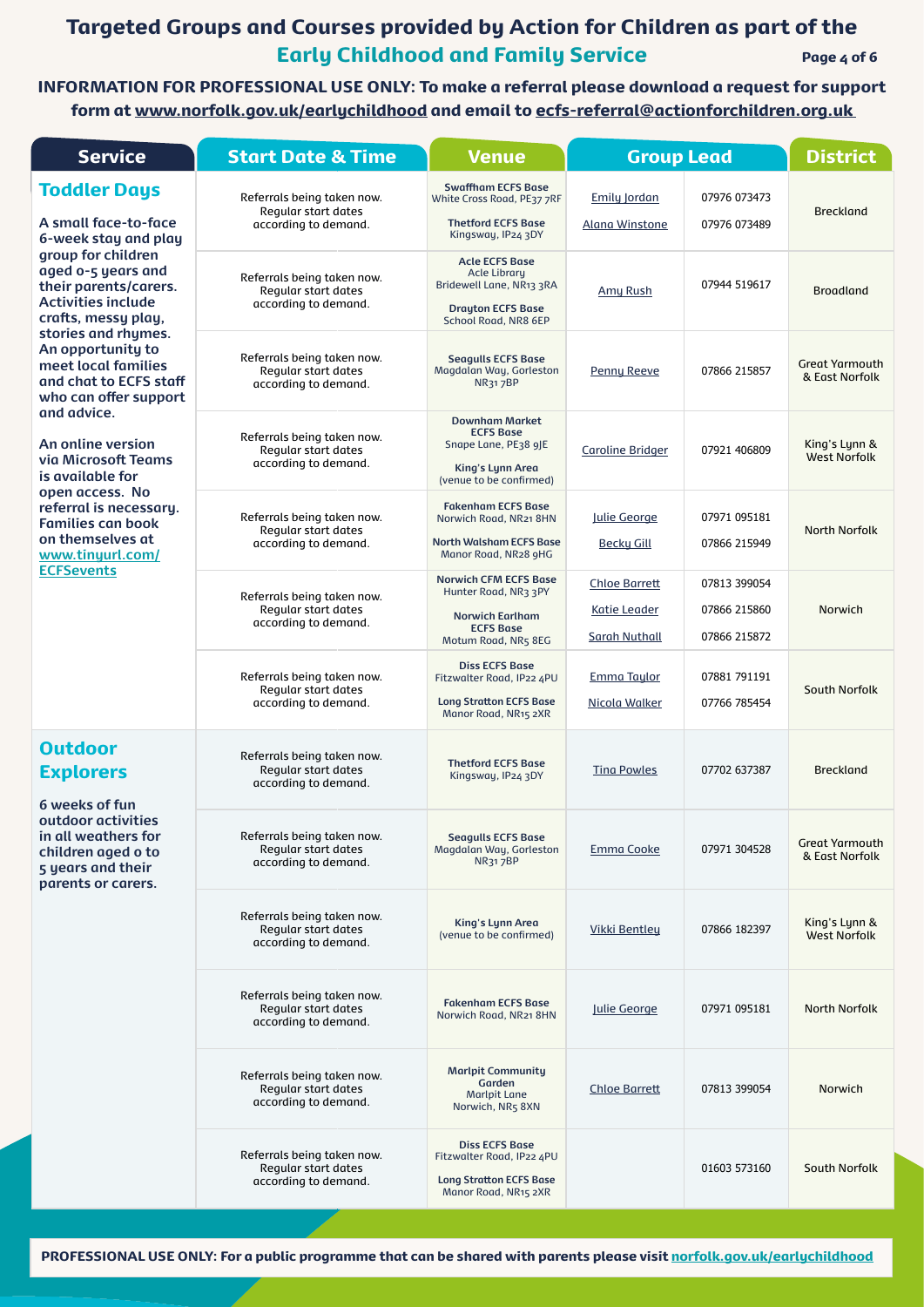### Targeted Groups and Courses provided by Action for Children as part of the Early Childhood and Family Service Page 5 of 6

| <b>Service</b>                                                                                                                        | <b>Start Date &amp; Time</b>                                                     |                        | <b>Venue</b>                                                                                                                     |                                             | <b>Group Lead</b>            |                                         |
|---------------------------------------------------------------------------------------------------------------------------------------|----------------------------------------------------------------------------------|------------------------|----------------------------------------------------------------------------------------------------------------------------------|---------------------------------------------|------------------------------|-----------------------------------------|
| <b>Communication</b><br><b>Café</b><br>5 weeks of fun<br>to help parents                                                              | Referrals being taken now.<br><b>Regular start dates</b><br>according to demand. |                        | <b>Swaffham ECFS Base</b><br>White Cross Road, PE37 7RF<br><b>Thetford ECFS Base</b><br>Kingsway, IP24 3DY                       | <b>Shelly Simpson</b><br>Jessica Hladkyj    | 07540 919531<br>07976 073470 | <b>Breckland</b>                        |
| understand how<br>playing and chatting<br>with children builds<br>their communication.<br>For children aged o<br>to 5 years and their | Referrals being taken now.<br><b>Regular start dates</b><br>according to demand. |                        | <b>Acle ECFS Base</b><br><b>Acle Library</b><br>Bridewell Lane, NR13 3RA<br><b>Broadland District</b><br>(venue to be confirmed) | Verena Broomfield                           | 07866 215902                 | <b>Broadland</b>                        |
| parents or carers.                                                                                                                    | Referrals being taken now.<br><b>Regular start dates</b><br>according to demand. |                        | <b>Seagulls ECFS Base</b><br>Magdalen Way<br>Gorleston, NR31 7BP                                                                 | <b>Penny Reeve</b>                          | 07866 215857                 | <b>Great Yarmouth</b><br>& East Norfolk |
|                                                                                                                                       | Referrals being taken now.<br><b>Regular start dates</b><br>according to demand. |                        | <b>Downham Market</b><br><b>ECFS Base</b><br>Snape Lane, PE38 9JE<br><b>King's Lynn Area</b><br>(venue to be confirmed)          | <b>Maxine Cooper</b>                        | 07866 182398                 | King's Lynn &<br><b>West Norfolk</b>    |
|                                                                                                                                       | Referrals being taken now.<br><b>Regular start dates</b><br>according to demand. |                        | <b>North Walsham ECFS Base</b><br>Manor Road, NR28 9HG                                                                           | Laura Saunders                              | 07971 095470                 | <b>North Norfolk</b>                    |
|                                                                                                                                       | Referrals being taken now.<br><b>Regular start dates</b><br>according to demand. |                        | <b>Norwich Earlham</b><br><b>ECFS Base</b><br>Motum Road, NR5 8EG                                                                | <b>Chloe Barrett</b>                        | 07813 399054                 | Norwich                                 |
|                                                                                                                                       | Referrals being taken now.<br><b>Regular start dates</b><br>according to demand. |                        | <b>Long Stratton ECFS Base</b><br>Manor Road, NR15 2XR                                                                           | <b>Shelly Tinkley</b><br>Daisy Bannon Ryder | 07799 644577<br>07860 757747 | <b>South Norfolk</b>                    |
| <b>Forest Schools</b><br>12 weeks of outdoor<br>activities using<br>natural resources to<br>stimulate imagination,                    | Monday 19 April                                                                  | $10.00 - 11.30$ am     | <b>King's Lynn Area</b><br>(venue to be confirmed)                                                                               | <b>Louise Whitehead</b>                     | 07718 113944                 | King's Lynn &<br><b>West Norfolk</b>    |
| creativity, and<br>investigation.<br><b>Research shows</b><br>outdoor learning has<br>a positive effect on<br>children's confidence.  | Friday 7 May                                                                     | $10.00am -$<br>12.00pm | <b>Beetley Woods</b><br>Meet at Beetley Village<br>Hall car park<br>NR <sub>20</sub> 4BY                                         | <b>Tina Powles</b>                          | 07702 637387                 | <b>Breckland</b>                        |
| self-esteem and<br>independence as well<br>as increasing physical<br>and social skills.                                               | Wednesday 19 May                                                                 | $10.00am -$<br>12.00pm | <b>Seagulls ECFS Base</b><br>Magdalen Way<br>Gorleston, NR31 7BP                                                                 | <b>Kylie Foskett</b>                        | 07866 215892                 | <b>Great Yarmouth</b><br>& East Norfolk |
|                                                                                                                                       | Monday 7 June                                                                    | 9.30am -<br>12.30pm    | <b>RAF Marham</b>                                                                                                                | <b>Louise Whitehead</b>                     | 07718 113944                 | King's Lynn &<br><b>West Norfolk</b>    |